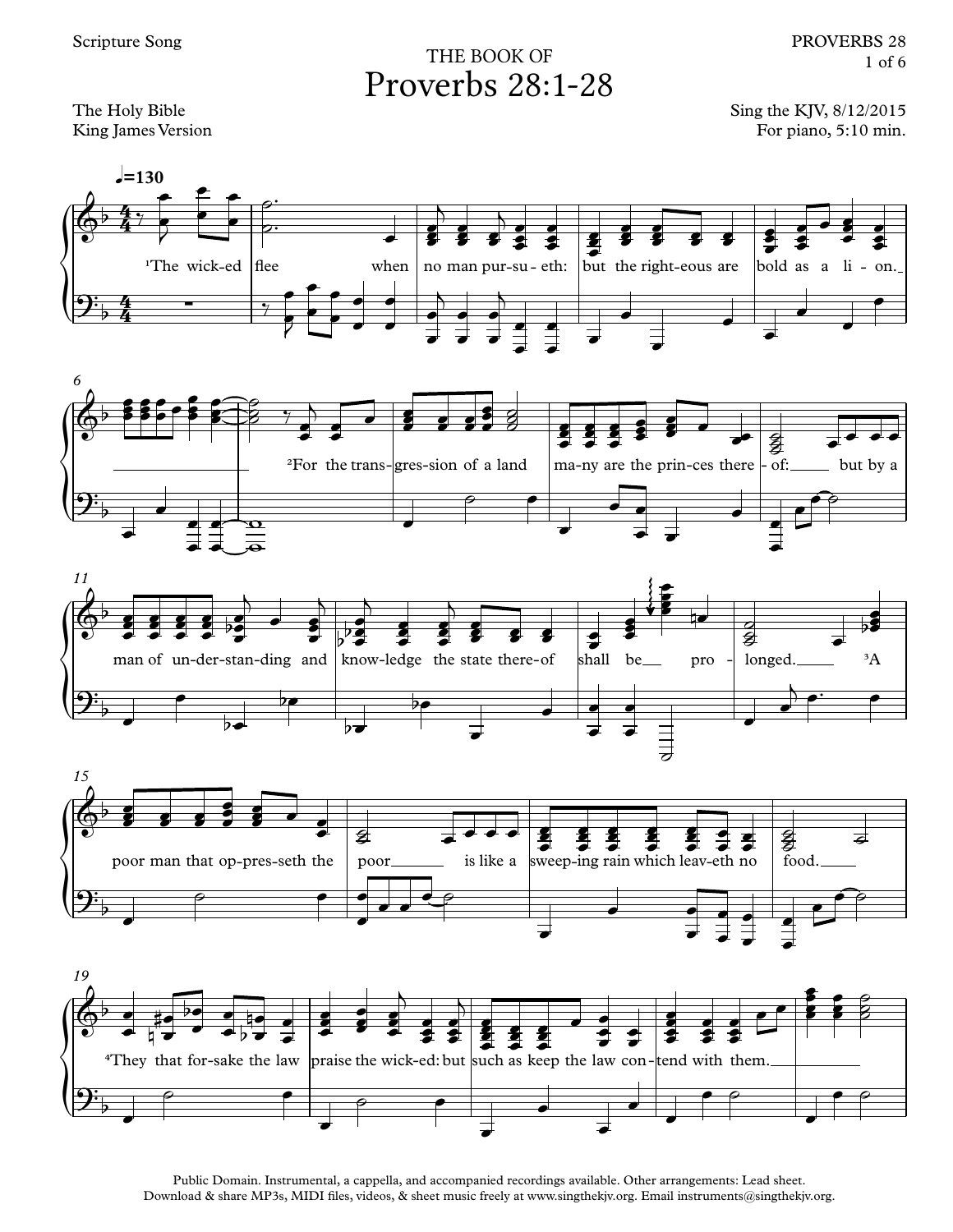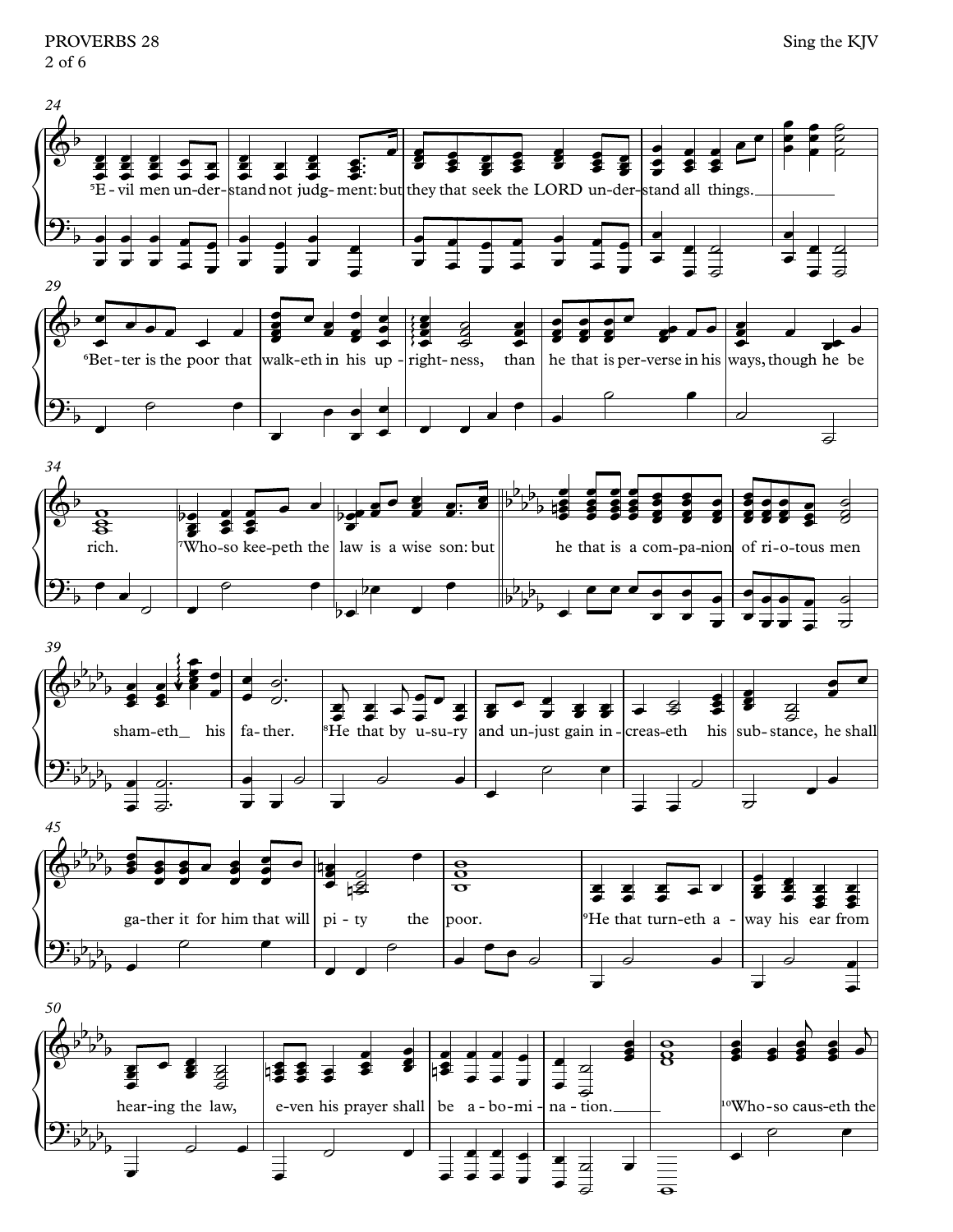Sing the KJV

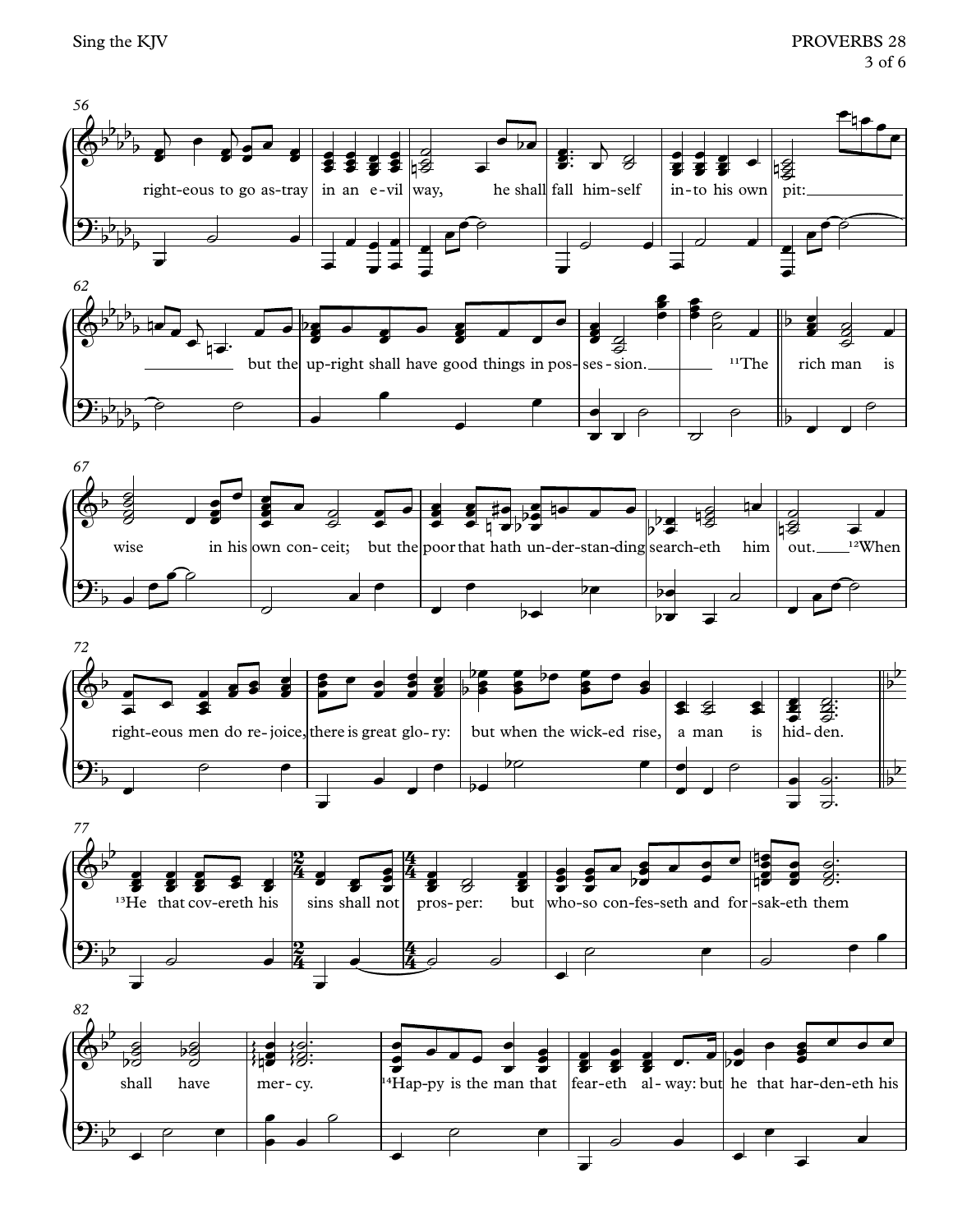PROVERBS 28 4 of 6

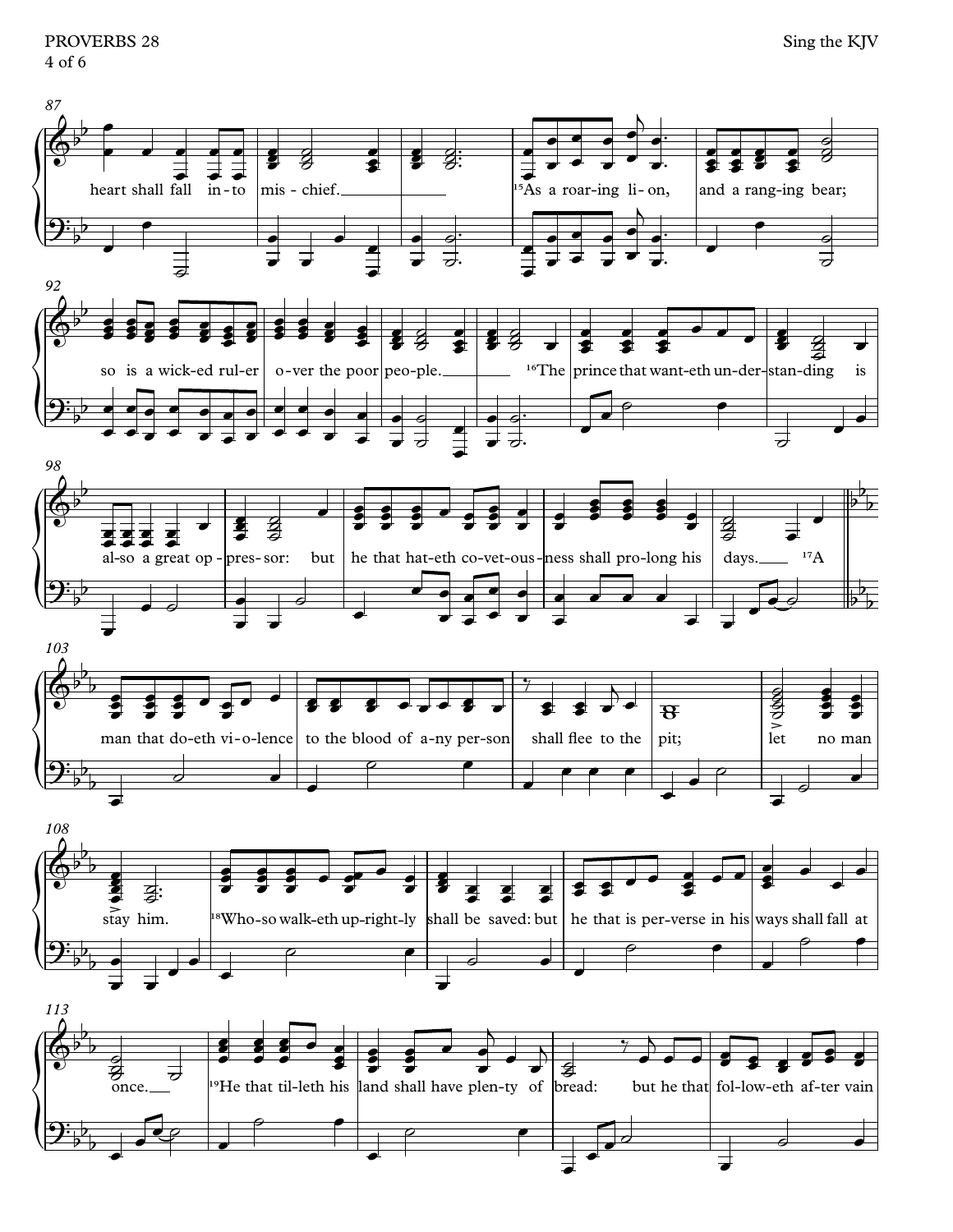